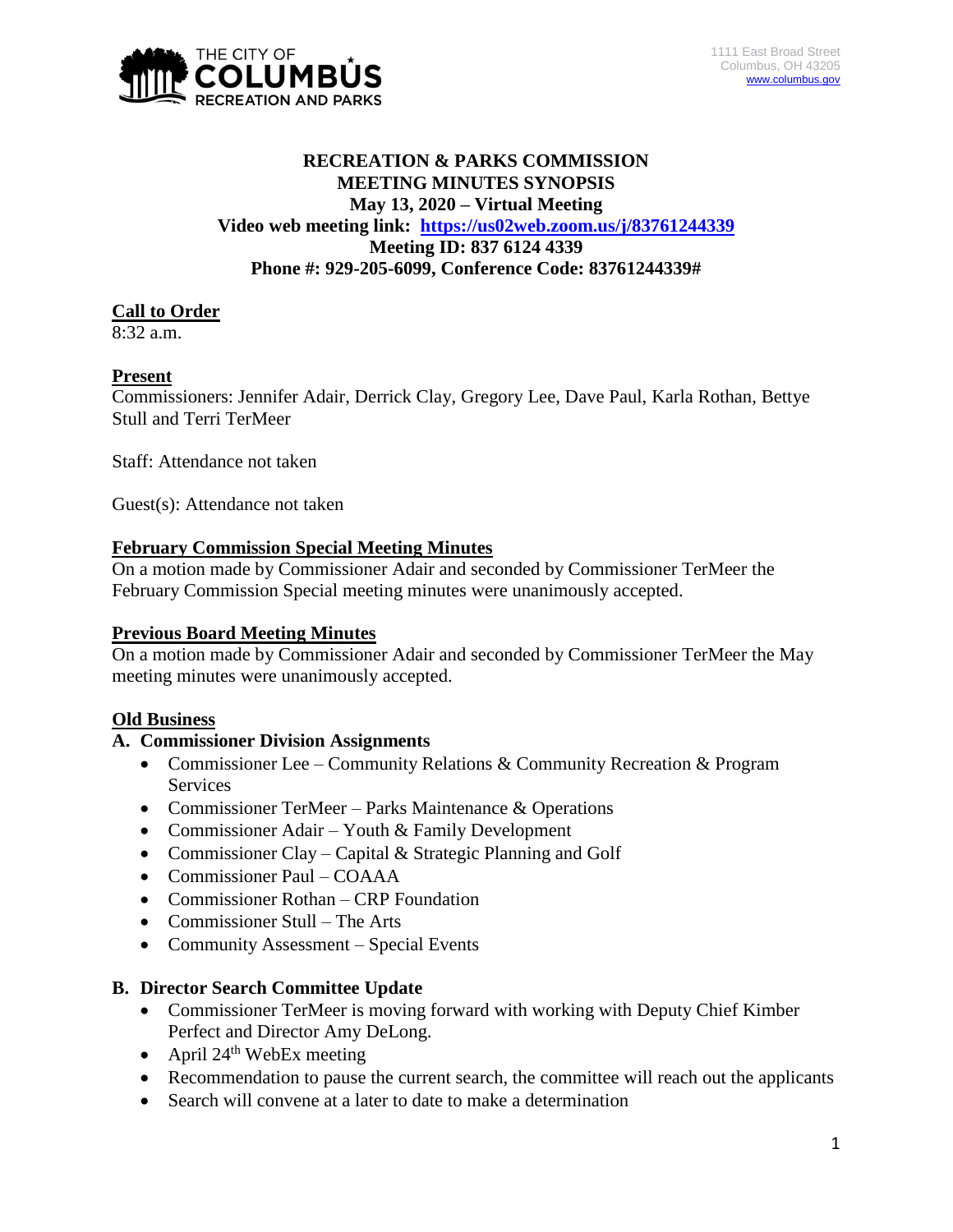

- Thank you to Director Rakosky for serving in the interim and for everything he's doing to move the department forward
- On a motion made by Commissioner Rothan and seconded by Commissioner Paul the Commission unanimously approved to put the search for a Director on hold.

## **New Business**

## **A. Remarks from the Office of ProTem Elizabeth Brown**

- Internet access issues for families
- Food access issues for families
- Childcare concerns
- Legislation coming on May  $18<sup>th</sup>$  regarding Cares Act

## **B. Remarks from Deputy Chief of Staff Kimber Perfect**

- Cares Act Funding
	- Public Health Care issues
	- Human Services
	- Economic Recovery
- Great job to the CRPD Staff for the great work they're doing
- Comprehensive Face Mask Campaign *Masks Equal Kindness*

## **CONSENT AGENDA**

## **1. Ord #0804-2020 (NatureWorks Grant – Linview Park 2020) \*MAY 4 TH COUNCIL**

*Title: To authorize the Director of the Recreation and Parks Department to apply for grant funding from the Ohio Department of Natural Resources, NatureWorks Program, for the development of Linview Park; and to declare an emergency. (\$0.00)*

## **2. Ord #0655-2020 (COAAA Senior Farmer's Market Appropriation)**

*Title: To authorize an appropriation in the amount of \$270,591.00 to the Recreation and Parks Grant Fund for the Central Ohio Area Agency on Aging in connection with the Senior Farmer's Market Nutrition Program; and to declare an emergency. (\$270,591.00)*

## **3. Ord #0662-2020 (COAAA Senior Farmer's Market Contract 2020)**

*Title: To authorize and direct the Director of Recreation and Parks to enter into a contract with LifeCare Alliance for the Senior Farmer's Market Nutrition Program; to authorize the expenditure of up to \$275,000.00 from the Recreation and Parks Grant Fund; and to declare an emergency. (\$275,000.00)*

# **4. Ord #1067-2020 (SuperGames 2020)**

*Title: To authorize the Director of Recreation and Parks to enter into contract with Direct Instructional Support Systems, Inc., dba SuperGames, for mobile game rental services; to waive the competitive bidding provisions of the City Code Chapter 329; to authorize the expenditure of \$57,645.00 from the Recreation and Parks Operating Fund; and to declare an emergency (\$57,645.00)*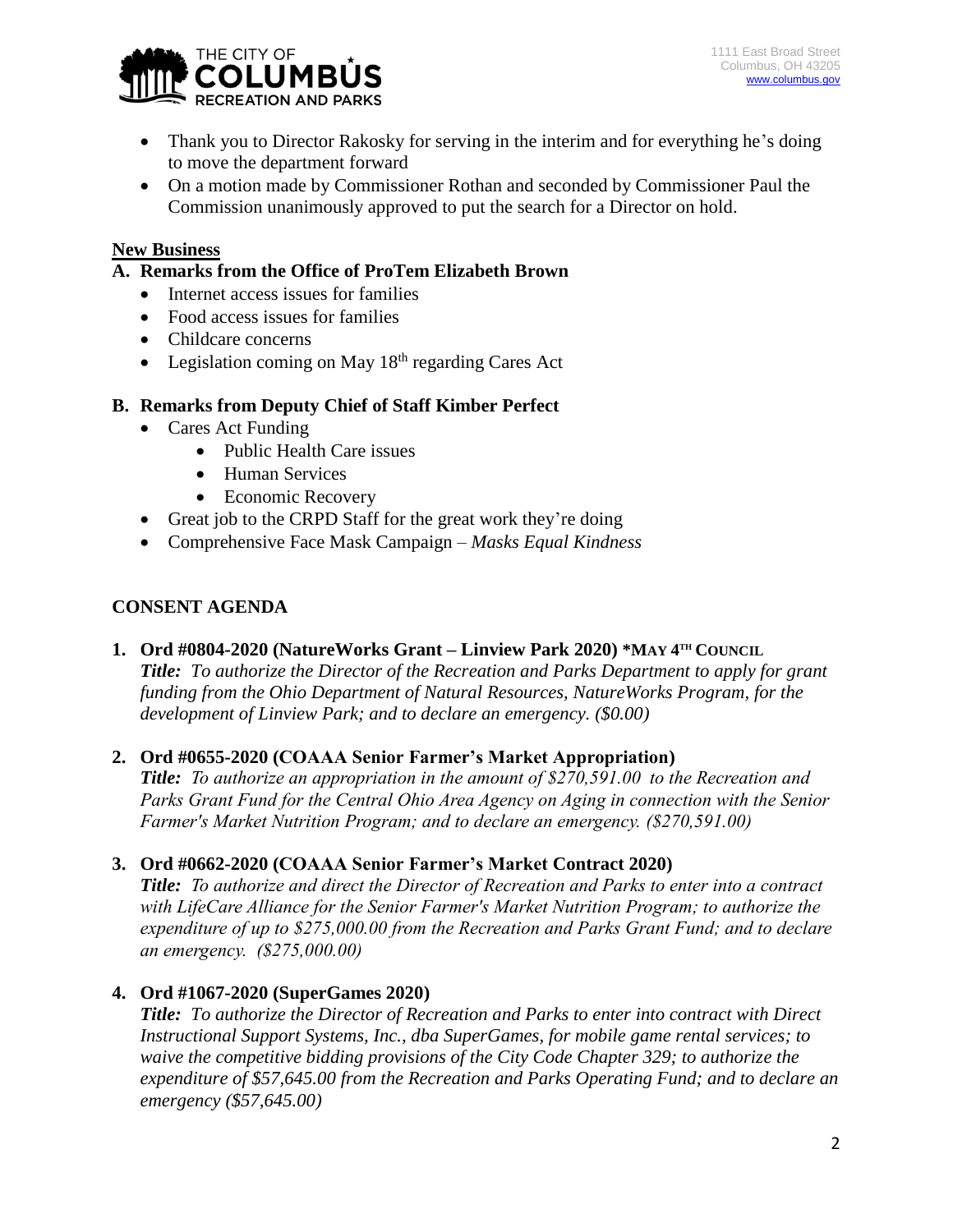

## **5. Ord #1069-2020 (Sumer Food 2020)**

*Title: To authorize and direct the Director of Recreation and Parks to accept a grant from the Ohio Department of Education in the amount of \$2,500,000.00 for the 2020 Summer Food Program; to authorize the appropriation of \$2,500,000.00 to the Recreation and Parks Grant Fund 2283; to authorize the Director of Recreation and Parks to enter into an agreement with Columbus City Schools in the amount of \$2,300,000.00 for the preparation and delivery of meals for the Summer Food Program; to authorize the expenditure of \$2,300,000.00 from the Recreation and Parks Grant Fund 2283; and to declare an emergency. (\$2,500,000.00)*

## **6. Ord #1013-2020 (COAAA Building Management & Maintenance Services)**

*Title: To authorize and direct the Director of Recreation and Parks to modify and extend the contract with HER, LLC for building management and maintenance services for the Central Ohio Area Agency on Aging for an additional 12 months beginning July 1, 2020; to waive the competitive bidding provisions of Chapter 329 of the Columbus City Codes; to authorize the expenditure of \$370,000.00 or so much thereof from the Recreation and Parks Grant Fund; and to declare an emergency. (\$370,000.00)*

# **7. Ord #1126-2020 (TANF Summer Camp Grant 2020)**

*Title: To authorize and direct the Director of Recreation and Parks to accept a grant in the amount of \$66,000.00 and enter into an agreement with the Franklin County Department of Job and Family Services to provide camp tuition for children from low-income families; to appropriate \$66,000.00 to the Recreation and Parks Grant Fund; and to declare an emergency. (\$66,000.00)*

Commissioner Adair abstained on ord# 1069-2020.

On a motion made by Commissioner Paul and seconded by Commissioner Stull the Commission unanimously approved the Consent Agenda.

## **ADMINISTRATION AGENDA**

## **8. Ord #0833-2020 (General Design/Construction Mgmt. Services – Staffing) \*MAY 4 TH COUNCIL**

*Title: To authorize the Director of Recreation and Parks to modify an existing contract with OHM Advisors for staff augmentation services (Ord.1885-2019); to authorize the expenditure of \$300,000.00 from existing Auditor's Certificates. ACPO003513 was established by 2453-2018 and ACPO005106 was established by 0433-2020; and to declare an emergency. (\$300,000.00)*

## **9.** Ord #0852-2020 (CRPD Compact Excavator and Trailer) \*MAY 4TH COUNCIL

*Title: To authorize the Director of the Department of Finance and Management to enter into a contract with Bobcat Enterprises Inc. and Buckeye Power Sales for the purchase of one (1) compact excavator and one (1) trailer for the Recreation and Parks Department - Building Maintenance Section in accordance with bids received in the Purchasing Office on*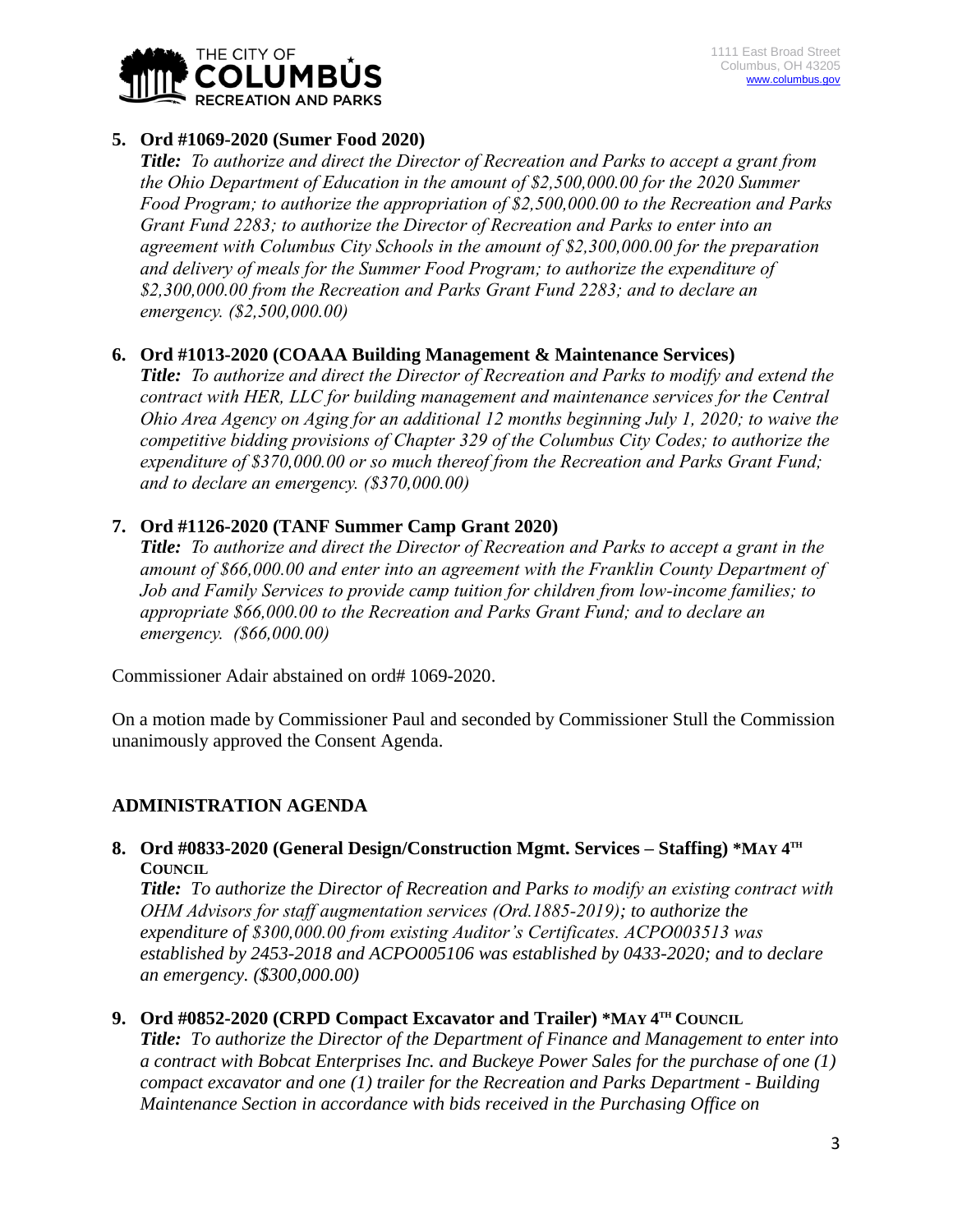

*RFQ014862; to authorize the transfer of \$21,434.75 within the Recreation and Parks Bond Fund; to amend the 2019 Capital Improvements Budget Ordinance 1326-2019; to authorize the expenditure of \$40,388.80 from the Recreation and Parks Voted Bond Fund; and to declare an emergency. (\$40,388.80)*

## **10.** Ord #0853-2020 (Golf Course Spring Application) \*MAY  $4^{\text{th}}$  COUNCIL

*Title: To authorize the Director of Finance and Management to enter into contract with the Harrell's, LLC for the purchase of Golf course fertilizer and pesticides on behalf of the Recreation and Parks Department; to waive the competitive bidding provisions of City Code; to authorize the expenditure of \$62,123.47 from and within the Recreation and Parks Operating Fund; and to declare an emergency. (\$62,123.47)*

## **11. Ord #0908-2020 (Rock Fork Trail – Dublin Granville Road Bridge)**

*Title: To authorize the Director of Recreation and Parks Department to enter into an agreement with the Franklin County Engineers Office to contribute funds for trail improvements to the Dublin/Granville Road bridge over Rocky Fork Creek; to authorize the transfer of \$95,000.00 between projects within the Recreation and Parks Bond Fund; to amend the 2019 Capital Improvements Budget Ordinance 1326-2019; to authorize the expenditure of \$95,000.00 from the Voted Bond Fund. (\$95,000.00)*

## **12. Ord #0915-2020 (Ulry/Warner Parkland Design)**

*Title: To authorize and direct the Recreation and Parks Department Director to enter into contract with EDGE Group, Inc. to provide professional services associated with the park land design for the Ulry Warner Park and to authorize an expenditure of \$84,663.16 from the Recreation and Parks Voted Bond Fund; and to declare an emergency. (\$84,663.16)*

## **13. Ord #0918-2020 (Alum Creek Trail – East Columbus/Johnstown Road Connector)**

*Title: To authorize the Director of the Recreation and Parks Department to enter into contract with The Righter Company, Inc. for the construction of the Alum Creek Trail – Johnstown Road East Side Connector (Project); to authorize an expenditure of \$2,282,597.87 and; to enter into contract with CTL Engineering Inc., for Professional Construction Management and Inspection services for the Project and; to authorize an expenditure of \$284,887.00 (total expenditure of \$2,569,466.87, which includes \$2,000 for DPS's prevailing wage coordination) from the Recreation and Parks Voted Bond Fund; and to declare an emergency. (\$2,569,466.87)*

## **14. Ord #0946-2020 (Block Party Waiver Request for Section 923.03(G) of City Code)**

*Title: T To waive the requirement contained in Section 923.03 (G) (2) of Columbus City Code to allow the Recreation and Parks Department to issue a Block Party street closure permit without submission of a petition bearing signatures of the property owners, tenants, or building managers whose property adjoins the public street being closed; and to declare an emergency.*

## **15. Ord #1086-2020 (Arena District Connector Bridge-Clean OH Trail Grant)**

*Title: To authorize the Director of Recreation and Parks to accept \$485,000.00 in grant funds (with minimum local match of \$190,000.00) from the Ohio Department of Natural*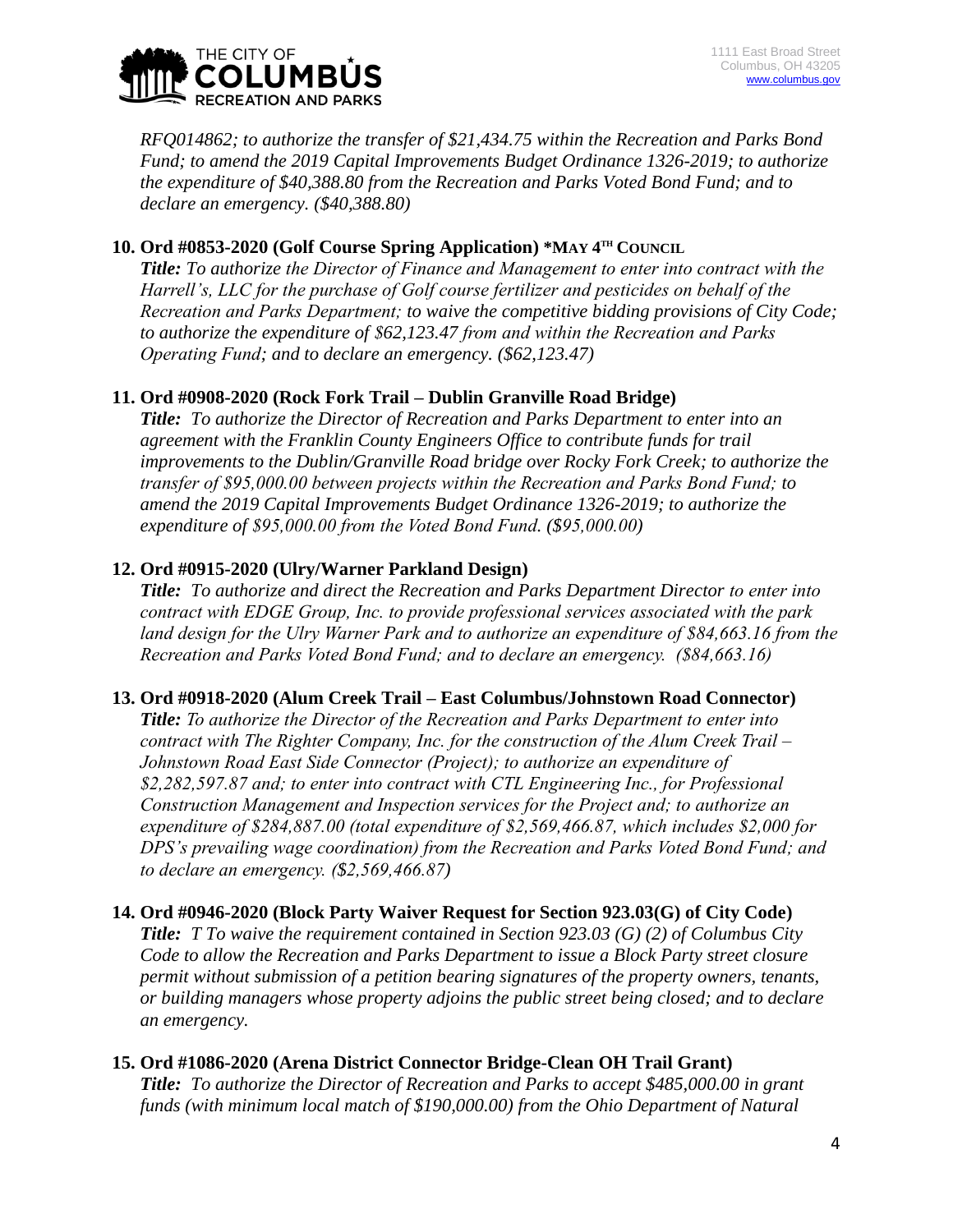

*Resources' Clean Ohio Trail fund for construction of a pedestrian bridge to connect the Olentangy Trail to Nationwide Boulevard and Confluence Park; to authorize the transfer of \$190,000.00 between projects within the Recreation and Parks Bond Fund; to authorize the appropriation of \$485,000.00 to the Recreation and Parks Grant Fund; to amend the 2019 Capital Improvements Budget Ordinance 1326-2019; and to declare an emergency.*

# **16. Ord #1087-2020 (Big Walnut Trail – Elk Run to Winchester)**

*Title: This ordinance is to authorize the Director of the Recreation and Parks Department to enter into contract with Strawser Paving Company for the construction of the Big Walnut Trail - Elk Run to Winchester Pike; to authorize transfer of \$1,142,268.55 within the Recreation and Parks Bond Fund; to amend the 2019 Capital Improvements Budget Ordinance 1326-2019; to authorize an expenditure of \$1,045,245.55 from the Recreation and Parks Voted Bond Fund; and to declare an emergency. (1,142,268.55)*

## **17. Ord #1088-2020 (Confluence Park and Boat Ramp Design Contract Modification)**

*Title: To authorize the Director of Recreation and Parks to modify an existing contract with Burgess & Niple (ord. 1556-2017 and 1272-2019) to provide detailed engineering and design services associated with the preparation of final construction documents for a park and boat ramp that will integrate with the development of the Arena District/Confluence Village Connector Bridge and Confluence Village Park; to authorize the transfer of \$385,000.00 between projects within the Recreation and Parks Bond Fund; to amend the 2019 Capital Improvements Budget Ordinance 1326-2019; to authorize the expenditure of \$385,000.00 from the Recreation and Parks Voted Bond Fund 7702; and to declare an emergency. (\$385,000.00)*

# **18. Ord #1144-2020 (Parks & Sports Cab and Chassis)**

*Title: To authorize the Director of Finance and Management to enter into an agreement with George Byers Sons Inc. on behalf of the Director of Recreation and Parks for the purchase of two (2) Ford F-450 truck cab and chassis; to authorize the transfer of \$59,193.51 within the Recreation and Parks Bond Fund; to amend the 2019 Capital Improvements Budget Ordinance No. 1326-2019; to authorize the expenditure of \$70,243.00 from the Recreation and Parks Voted Bond Fund; and to declare an emergency (\$70,243.00)*

## **19. Ord #1145-2020 (ODNR Reimbursement Agreement–Griggs Reservoir Boat Ramp)**

*Title: To authorize the Director of the Recreation and Parks Department to enter into a Maximum Reimbursement Contract and a Cooperative Agreement with the Ohio Department of Natural Resources (ODNR) for the Nottingham Boat Ramp Improvements Project in an amount up to \$800,000.00 (ODNR to reimburse City); and to declare an emergency.*

# **20. Ord #1146-2020 (Downtown Connector Trail)**

*Title: To authorize the Director of the Recreation and Parks Department to enter into contract with Michael Baker International to provide professional engineering services for the Downtown Connector Trail Improvement Project; to authorize an expenditure of \$211,086.00 from the Recreation and Parks Voted Bond Fund; and to declare an emergency. (\$211,086.00)*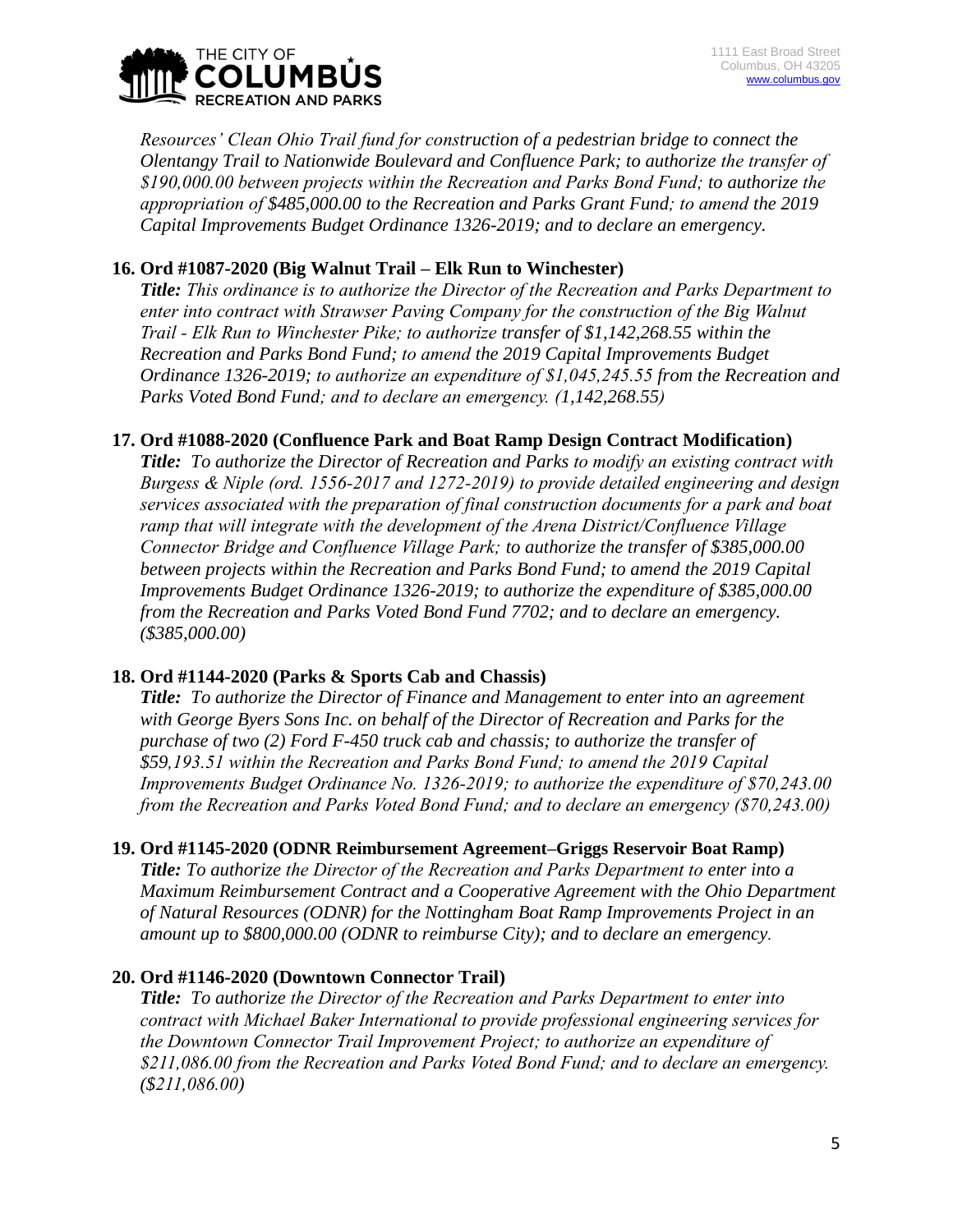

## **21. Ord #1150-2020 (Golf Carts 2020)**

*Title: To authorize the Director of the Recreation and Parks Department to cancel and renew the contract for five years for lease-purchase payments of the golf riding cars with PNC Equipment Finance, LLC; to authorize the expenditure of \$91,200.00 from the Recreation and Parks Operation Fund; to waive the competitive procurement provisions of the Columbus City Code; and to declare an emergency. (\$91,200.00)*

## **22. Ord #1194-2020 (Golden Hobby Shop)**

*Title: To authorize the Director of the Recreation and Parks Department to take steps and execute agreements as necessary to assist the Golden Hobby Shop with relocating to a new facility, location to be determined; and to enter into a real property sales contract, and related documents, relative to the sale of 630 South High Street, subject to approval by City Council.*

#### **23. US Soccer Foundation In-Kind Donation–Sullivant Gardens Mini-Pitch (Commission Only)**

*Title: Columbus City Charter, 129 Section states, "The recreation and parks commission may receive donations and bequests, of money or property, in trust or otherwise, for recreational and park purposes. The treasurer of the commission (the city treasurer) shall be the custodian of all such trust funds which may be received by gift, devise, in trust, or otherwise, and all funds acquired for or by reason of the operation and extension of the recreational and park facilities of the city."*

*The US Soccer Foundation would like to donate a mini-pitch to the Columbus Recreation and Parks Department in 2020. This in-kind donation, awarded in the form of an acrylic mini-pitch surface with goal and lighting installation, supplied by Vasco Sports Contractors and Musco Lighting, is valued at \$100,000.00. The donation is pending a final gift agreement, which will be reviewed by the Columbus Recreation and Parks Department and the Columbus City Attorney's office, before received. This donation will be awarded to the Sullivant Gardens Community Center to further the department's mission of connecting residents to nature, wellness, and creativity.*

On a motion made by Commissioner Rothan and seconded by Commissioner Stull the Commission unanimously approved the Administration Agenda.

# **YOUTH & FAMILY DEVELOPMENT AGENDA**

## **24. Ord #1176-2020 (Community for New Direction Modification #2 2020)**

*Title: To authorize the Director of Recreation and Parks to modify and extend contract number PO163187, as modified by PO211200, with Community for New Direction for professional and fiscal services related to the implementation of the Neighborhood Violence Intervention Program; to authorize the expenditure of \$82,500.00 from the Recreation and Parks Operating Fund; and to declare an emergency. (\$82,500.00)*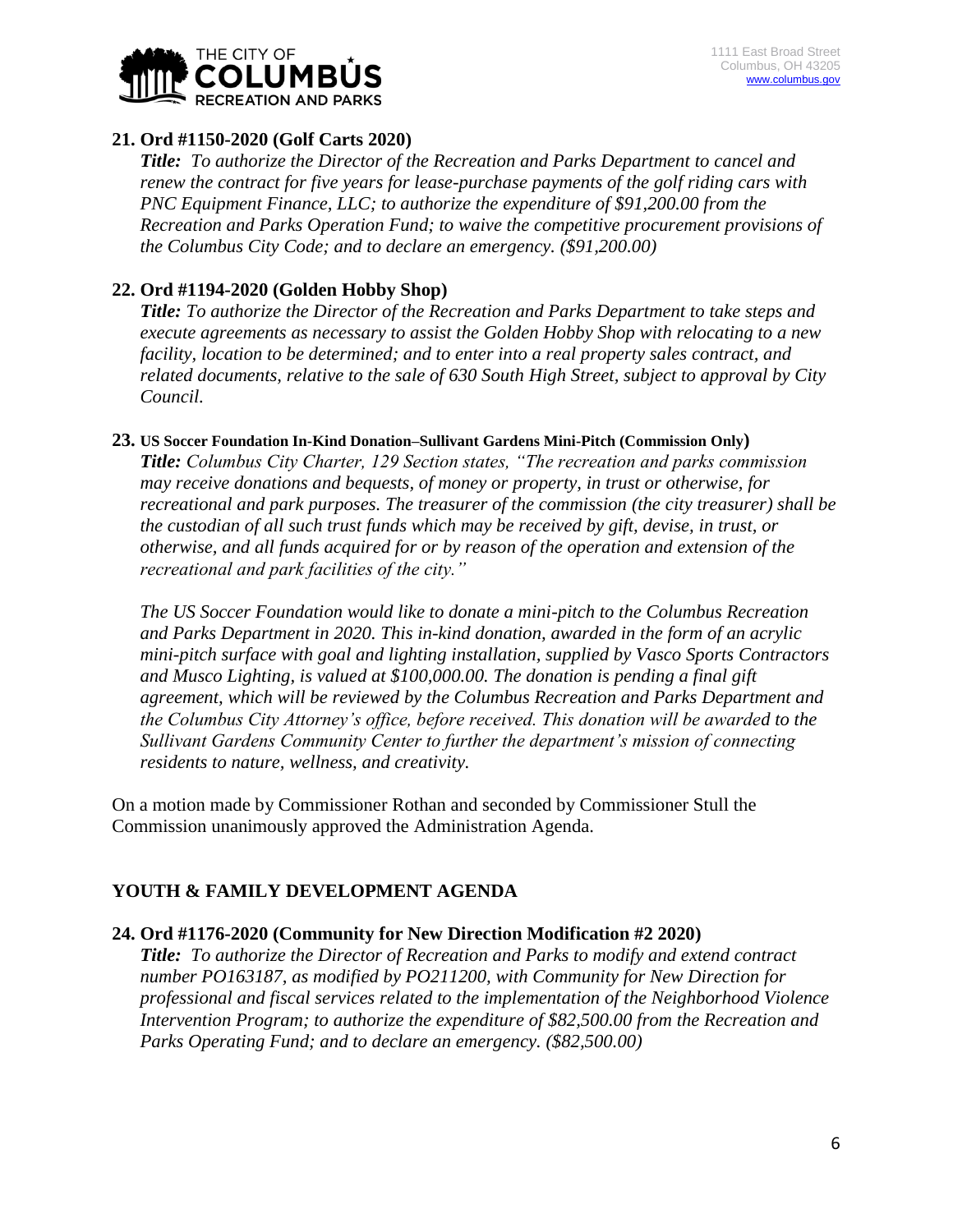

# **25. Ord #1177-2020 (Columbus Urban League Modification #2 2020)**

*Title: To authorize the Director of the Recreation and Parks Department to modify and extend contract number PO165743 as modified by PO221191, with Columbus Urban League for professional and fiscal services related to the implementation of the Neighborhood Violence Intervention Program; to authorize the expenditure of \$82,500.00 from the Recreation and Parks Operating Fund; and to declare an emergency. (\$82,500.00)*

On a motion made by Commissioner Clay and seconded by Commissioner Adair the Commission unanimously approved ord#1176-2020 on the Youth & Family Development Agenda.

Commissioner Rothan abstained on ord# 1177-2020.

On a motion made by Commissioner Adair and seconded by Commissioner Stull the Commission unanimously approved ord#1177-2020 on the Youth & Family Development Agenda.

# **CRP Foundation Update**

- Obeying current Stay at Home order
- Reaching out to stakeholders
- Boomer will continue to reach out to the Commissioners in order to meet with those he hasn't yet met with
- Blue Jackets donation
	- o Virtual Earth Day
- Grant proposals have been submitted
- Commissioner Rothan has been voted as the Chair of the CRP Foundation
- The Board is still being built
- Committees are being set up
- Branding strategy
- Office has been donated; move in date pending
- Working with the Columbus Foundation on *The Big Give* on June 10<sup>th</sup>

# **Division Updates**

- COAAA
	- *o* Around 50 staff members are in the office
	- *o* Staff have been approved to do home visits
	- *o* Family First Funding donated \$1M
	- *o* Pending donation from Cares Act; est. \$2M
	- *o* Farmers Market update
	- *o* Medicare cuts
	- *o* PPE update for staff and residents
- Community Relations, Community Relations Chief Sophia Fifner
	- *o* Staff & resident communications
- Parks Maintenance & Operations, Assistant Director Troy Euton
	- *o* Seasonal hiring